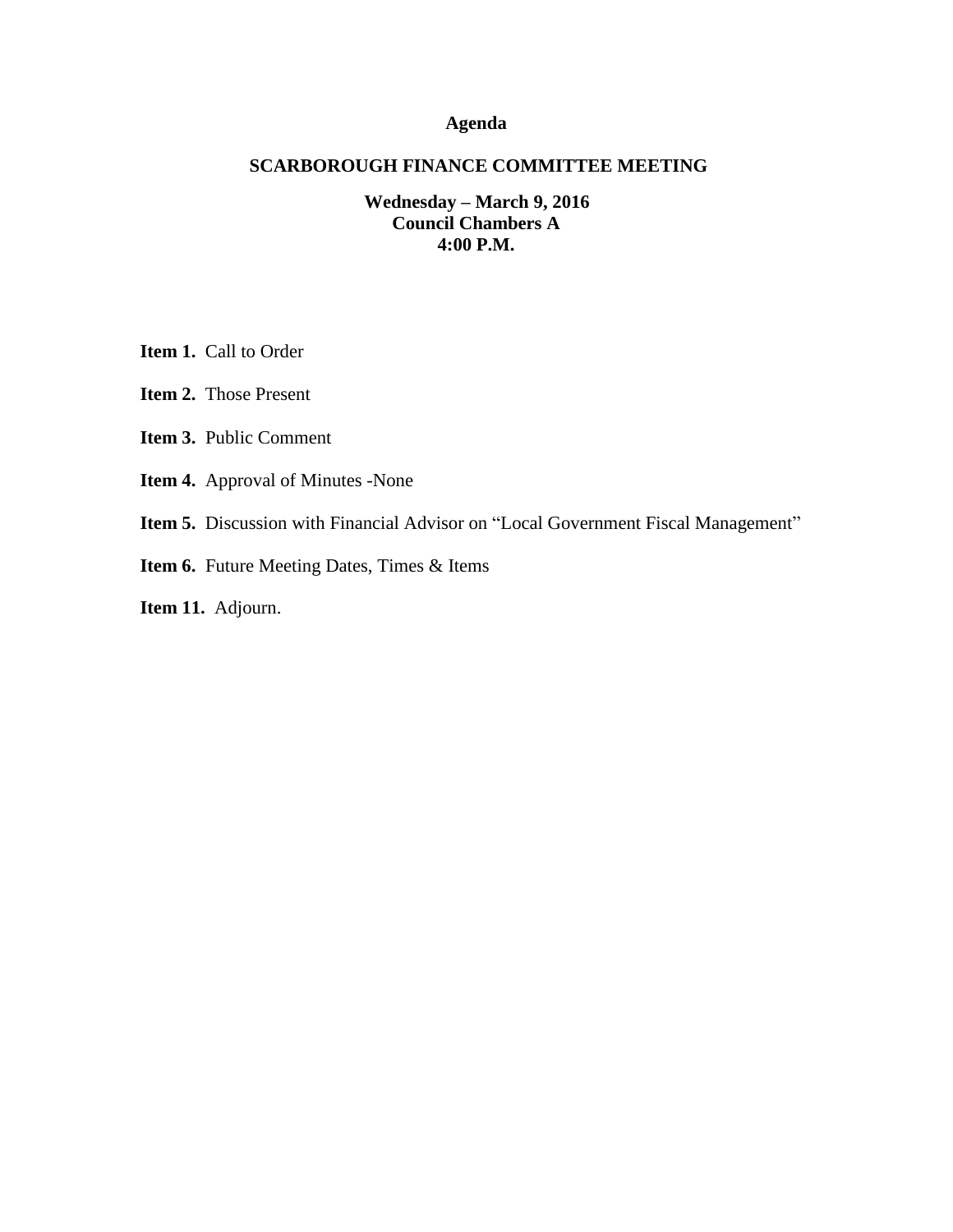



# **Presentation to the Finance Committee of the Town of Scarborough**

# **"Local Government Fiscal Management"**

# **March 9, 2016**

**Joseph P. Cuetara, Senior Vice President**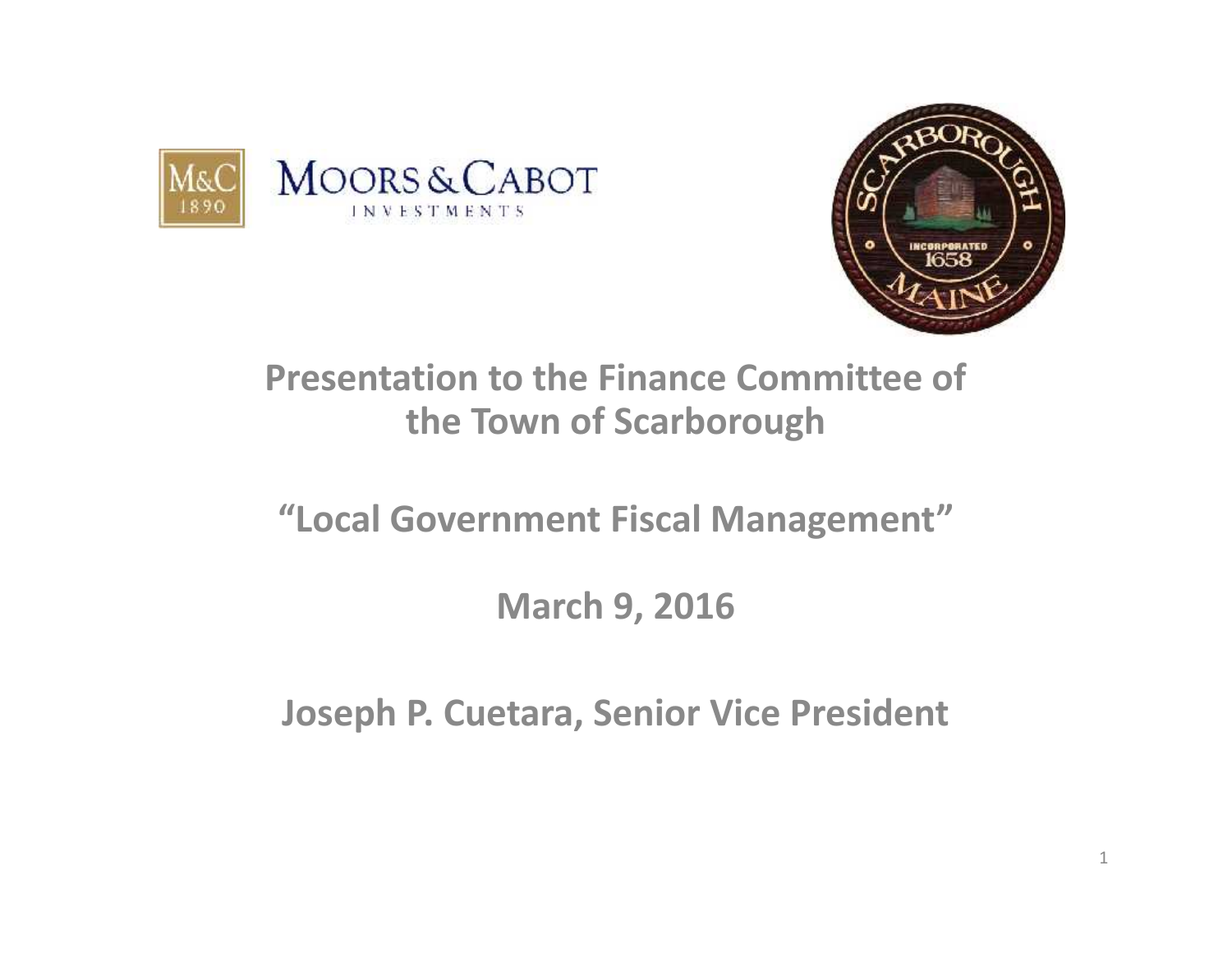



# **Value of Debt**

- Allocates annual cost of Project over its useful life
- Equity? … A "CA\$H" outlay for the Project is paid by people who may not actually use it (move, pass, etc)
- Equity? … "Users" pay for the use of the Project as it is being used
- Tax-exempt financing typically lower that "real" cost of inflation
- If financed by cash outlay than have asset ... but loss of current funds
- If financed with debt have disposable funds available AND have the asset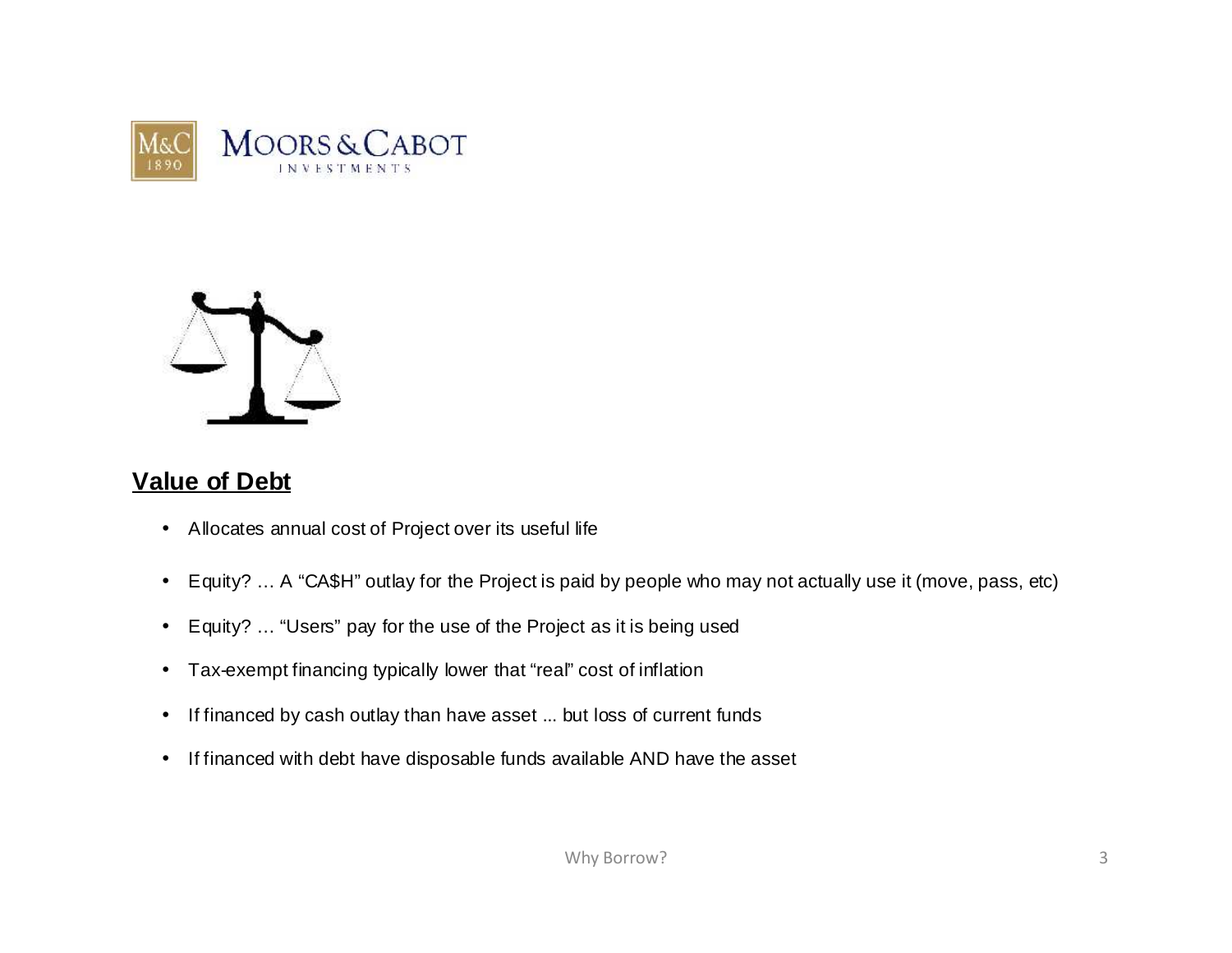

## STATUTORY DEBT LIMIT

In accordance with Maine law, no municipality shall incur debt for specified purposes in excess of certain percentages of State valuation of such municipality. A summary of the Town's legal debt margin is as follows:

| of \$3,667,300,000                    | Amount        | Margin        |
|---------------------------------------|---------------|---------------|
| 10.00%                                | \$366,730,000 | \$303,686,643 |
| 7.50%                                 | 275,047,500   | 267,110,353   |
|                                       |               |               |
| 3.00%                                 | 110,019,000   | 110,019,000   |
| 7.50%                                 | 275,047,500   | 247,528,004   |
| 63,043,357<br>7,937,147<br>27,519,496 |               |               |

The statutory debt limit according to State law is 15% of the State assessed value, which amounts to \$550,095,000. The total debt margin based on this limit is \$451,595,000.

<sup>4</sup> B Scarborough's Current Debt Limits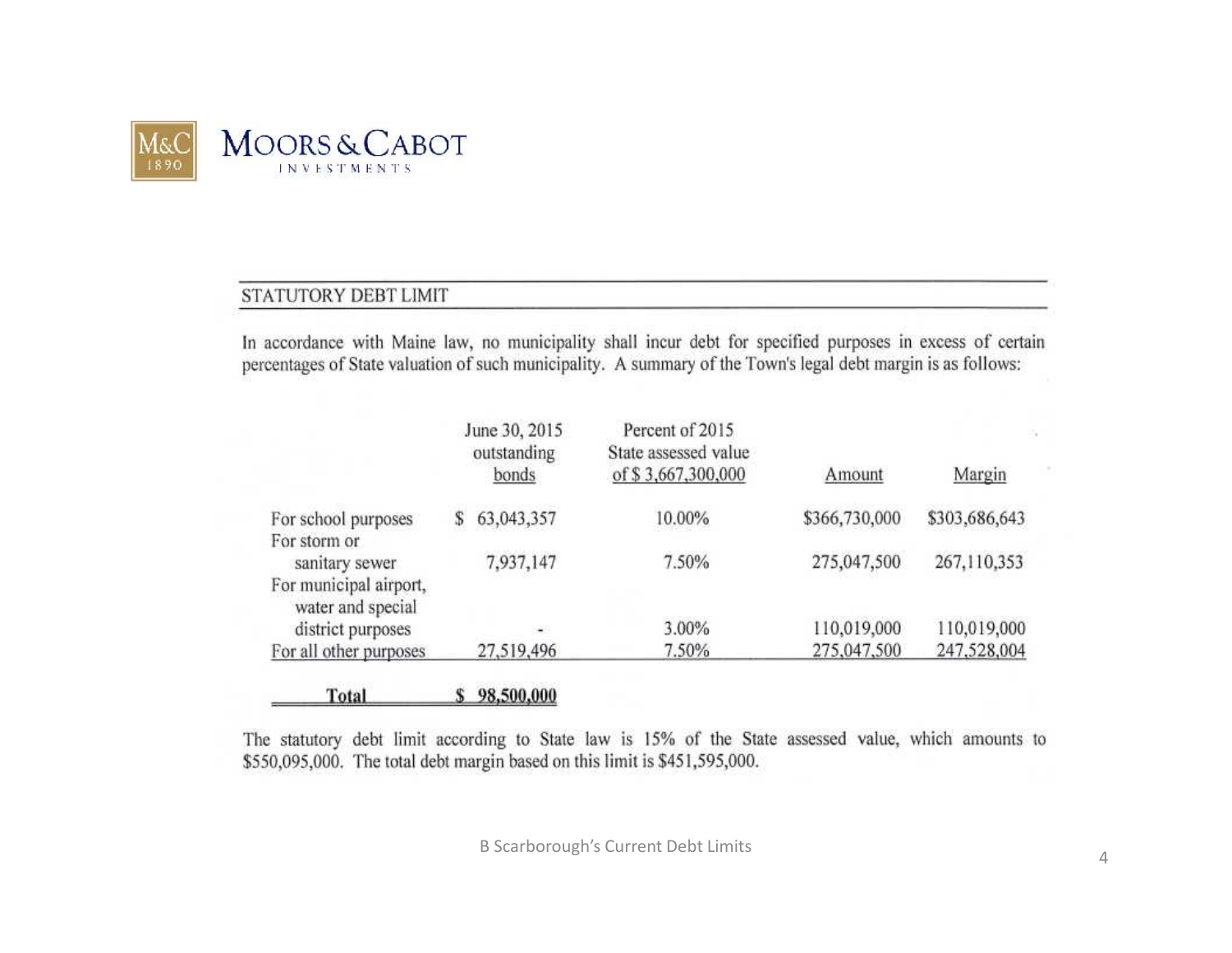

# The Life of a Bond Financing …

- $\checkmark$  Develop the structure of the issue;
- $\checkmark$  Determine the timing of the sale;
- $\checkmark$  Prepare the Preliminary Official Statement;
- $\checkmark$  Due diligence meetings in preparation of the Preliminary Official Statement;
- $\checkmark$  Arrange for the timely delivery of the financing documents;
- $\checkmark$  Assure the sale is well advertised;
- Distribute the financing documents to all prospective bidders, *The Bond Buyer*, KISI and Bloomberg;
- $\checkmark$  Secure CUSIP numbers for publication in the Preliminary Official Statement;
- $\checkmark$  Credit agency and Bond Insurance liaison;
- $\checkmark$  Bond Counsel liaison;
- $\checkmark$  Coordination with any State agencies;
- $\checkmark$  Paying Agent liaison;
- $\checkmark$  Coordinate the bid opening or the pricing, verification of the pricing;
- $\checkmark$  Notify the purchaser and the financial press of sale results and award details;
- $\checkmark$  Prepare the final Official Statement:
- $\checkmark$  Work with Bond Counsel to assure timely availability of bonds at settlement;
- $\checkmark$  Coordinate the closing with the purchaser;
- $\checkmark$  Arrange for certification of the issue and delivery of the bonds for pre-closing;
- $\checkmark$  Prepare the calculation and assist in the preparation of the IRS Form 8038-G;
- $\checkmark$  Forward a sufficient supply of final Official Statements to the purchaser
- $\checkmark$  File any Event Filings or Continuing Disclosure, as required, to EMMA.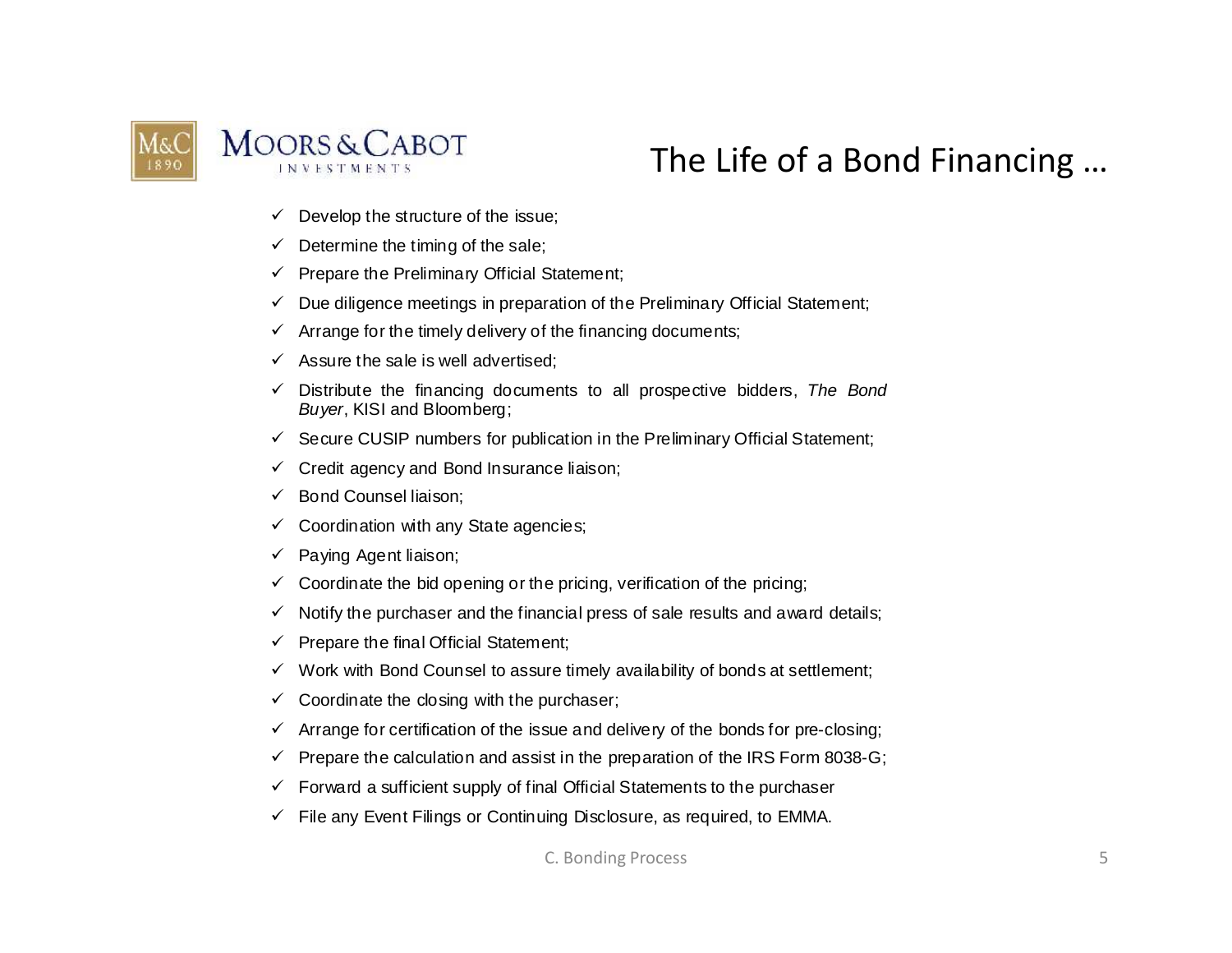

C. Bonding Process 6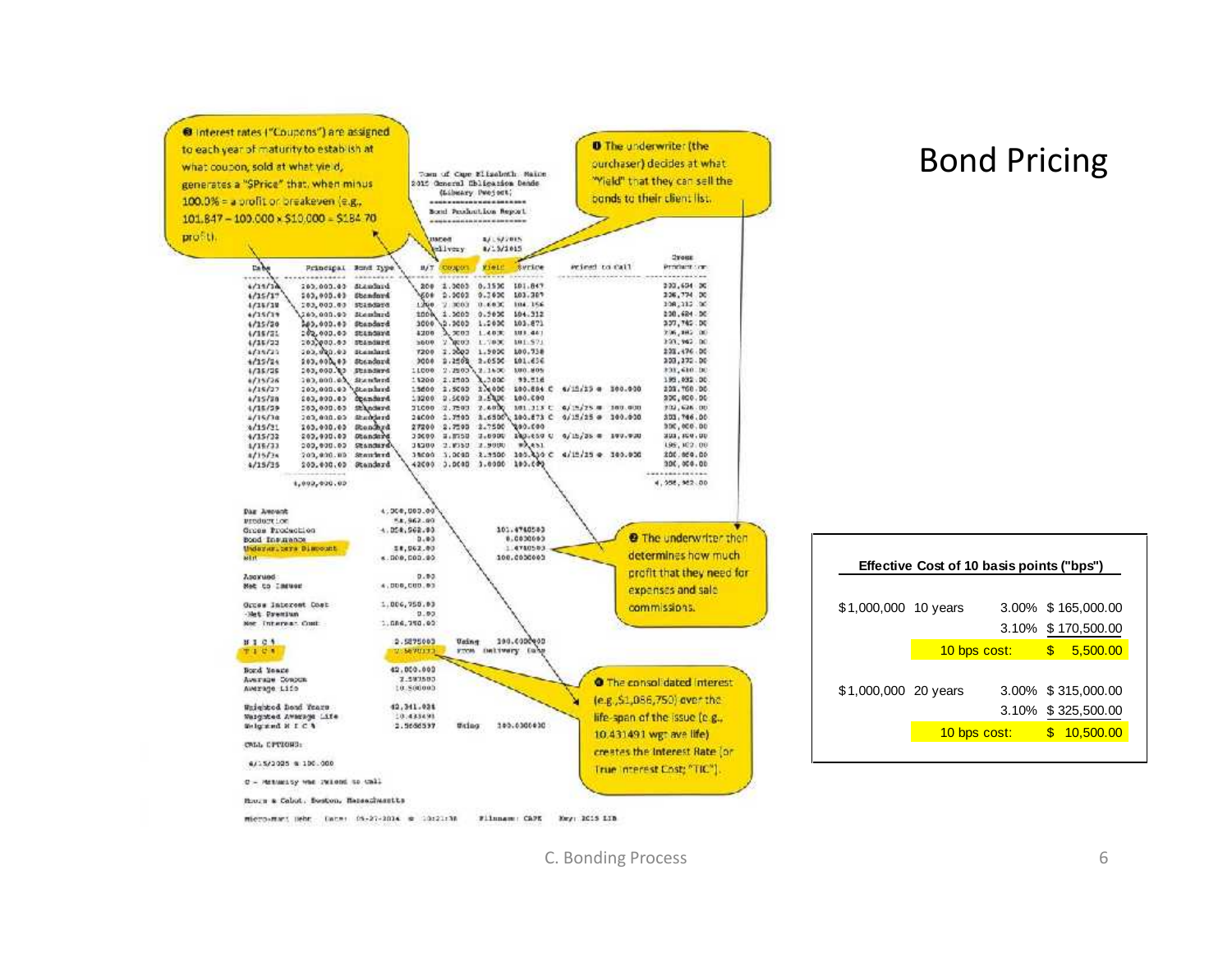# Maine Municipal Bond Bank



127 Community Drive • PO Box 2268 • Augusta, ME 04338 • 1-800-821-1113 Copyright © 2015 Maine Municipal Bond Bank, All Rights Reserved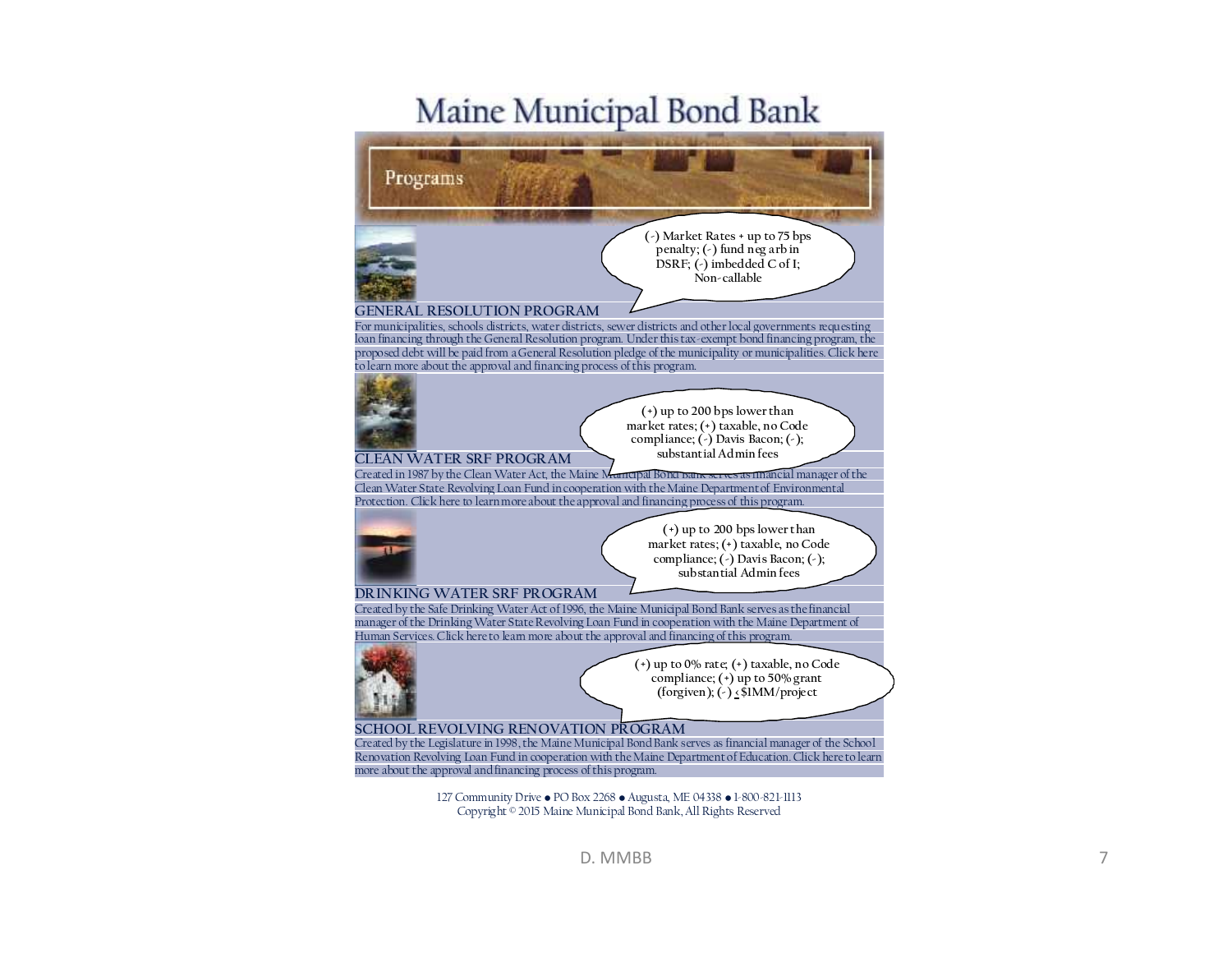

### *What if????????*

The Maine Municipal Bond Bank ("MMBB") is an alternative source to provide funds to finance municipal projects. MMBB was established in 1972 to served local Maine communities by pooling debt into a common plan of financing. While this allowed economies of scale savings vis - à -vis costs of issuance, local credits' "name" in the market lost familiarity; credit ratings were withdrawn; flexibility to time the financings to suit specific needs replaced by adherence to MMBB's strict schedule; issuers were non -callable; and MMBB "charges" the negative arb necessary to fund its Debt Service Reserve Funding ("DSRF") requirement.

Based upon current market information, MMBB's General resolution financings are typically priced 30 - 75 bps (basis points) higher yielding than MMD's Aaa Daily Yield Curve. Conversely, *Individually Sold* financings are typically priced at < 20 bps greater than to 10 bps below the Aaa baseline.

For example, the first 20 -years of **MMBB's 2015 Fall** pricing was established from 22 to 78 bpds higher than Aaa baseline yields; or an average of >52 bps, seen to the table on the right.

Our **five sales** in the same time period priced from 8 bps *below* the curve to 44 bps above (or averages from 8 bps lower to only 29 bps higher) than MMD's Aaa Daily Yield Curve.

Our financings enjoy "better market pricing"!

| <u>Variance to MMD's Aaa Baseline Yield Curve</u> |           |           |                  |                                  |         |                  |  |  |  |
|---------------------------------------------------|-----------|-----------|------------------|----------------------------------|---------|------------------|--|--|--|
|                                                   | 8/25/2015 | 9/1/2015  |                  | 10/15/2015 10/20/2015 10/21/2015 |         | 9/28/2015        |  |  |  |
|                                                   | Bar Har   | Kittery   | RSU <sub>5</sub> | <b>RSU 21</b>                    | Auburn  | <b>MMBB Sr C</b> |  |  |  |
| Year                                              | Aa2/AAA   | $Aa2/AA+$ | Aa3/AA-          | $Aa3/AA+$                        | Aa3/AA- | $Aa2/AA+$        |  |  |  |
| 1                                                 | 0.12      | 0.22      | 0.17             | 0.17                             | 0.17    | 0.07             |  |  |  |
| $\overline{\mathbf{c}}$                           | 0.11      | 0.06      | 0.15             | 0.17                             | 0.05    | 0.22             |  |  |  |
| 3                                                 | 0.06      | 0.04      | 0.09             | 0.18                             | (0.01)  | 0.25             |  |  |  |
| 4                                                 | 0.07      | (0.02)    | 0.14             | 0.14                             | (0.06)  | 0.25             |  |  |  |
| 5                                                 | 0.05      | (0.03)    | 0.15             | 0.15                             | (0.05)  | 0.27             |  |  |  |
| 6                                                 | 0.07      | (0.11)    | 0.12             | 0.11                             | (0.14)  | 0.32             |  |  |  |
| $\overline{7}$                                    | 0.07      | (0.15)    | 0.18             | 0.12                             | (0.14)  | 0.35             |  |  |  |
| 8                                                 | 0.05      | (0.13)    | 0.18             | 0.12                             | (0.19)  | 0.36             |  |  |  |
| 9                                                 | 0.03      | (0.15)    | 0.15             | 0.13                             | (0.22)  | 0.37             |  |  |  |
| 10                                                | 0.07      | (0.16)    | 0.19             | 0.13                             | (0.23)  | 0.42             |  |  |  |
| 11                                                | 0.14      |           | 0.32             | 0.19                             |         | 0.54             |  |  |  |
| 12                                                | 0.15      |           | 0.36             | 0.40                             |         | 0.64             |  |  |  |
| 13                                                | 0.22      |           | 0.41             | 0.45                             |         | 0.72             |  |  |  |
| 14                                                | 0.29      |           | 0.42             | 0.46                             |         | 0.74             |  |  |  |
| 15                                                | 0.31      |           | 0.43             | 0.47                             |         | 0.80             |  |  |  |
| 16                                                | 0.33      |           | 0.46             | 0.45                             |         | 0.83             |  |  |  |
| 17                                                | 0.33      |           | 0.45             | 0.44                             |         | 0.83             |  |  |  |
| 18                                                | 0.33      |           | 0.45             | 0.44                             |         | 0.78             |  |  |  |
| 19                                                | 0.34      |           | 0.45             | 0.44                             |         | 0.78             |  |  |  |
| 20                                                | 0.36      |           | 0.45             | 0.44                             |         | 0.78             |  |  |  |
| Average:                                          | 0.18      | (0.04)    | 0.29             | 0.28                             | (0.08)  | 0.52             |  |  |  |
|                                                   |           |           |                  |                                  |         |                  |  |  |  |
| Actual TIC:                                       | 2.48%     | 1.69%     | 2.67%            | 2.70%                            | 1.46%   |                  |  |  |  |
| MMBB:                                             | 3.27%     | 2.27%     | 3.27%            | 3.27%                            | 2.27%   |                  |  |  |  |
| Savings:                                          | (0.79%)   | (0.58%)   | $(0.60\%)$       | (0.57%)                          | (0.81%) |                  |  |  |  |



| <b>ISSUAR:</b>      | Bar Harbor |    | Kittery   | RSU 5       | <b>RSU 21</b> | Auburn     |
|---------------------|------------|----|-----------|-------------|---------------|------------|
| Sale Date:          | 8/25/2016  |    | 9/1/2015  | 10/15/2016  | 10/20/2015    | 10/21/2016 |
| Radnos:             | A32/AAA    |    | $A22AA+$  | As3/AA-     | Aa3/AA+       | Aa3/AA-    |
| Amount:             | 2.970.000  |    | 3,079,000 | 13,535,000  | 45,000,000    | 5,700,000  |
| <b>MMBB TIC:</b>    | 3.27%      |    | 2.77%     | 2.27%       | 3.27%         | 227%       |
| Our TIC:            | 2.48%      |    | 1,89%     | 2.6/%       | 2.70%         | 1.46%      |
| Variance:           | (0.79%)    | F. | (0.58%)   | (0.60%)     | (0.57%)       | $(0.81\%)$ |
| Savings:            | \$105,384  |    | \$104.359 | \$1,044.590 | \$2,361,590   | \$159.195  |
| PV Savings:         | 3.27%      |    | 3.10%     | 5.23%       | 5.11%         | 2.47%      |
| <b>Savings/000:</b> | 35,4801    |    | U3 1934   | 76,594      | 52,400        | 27,929     |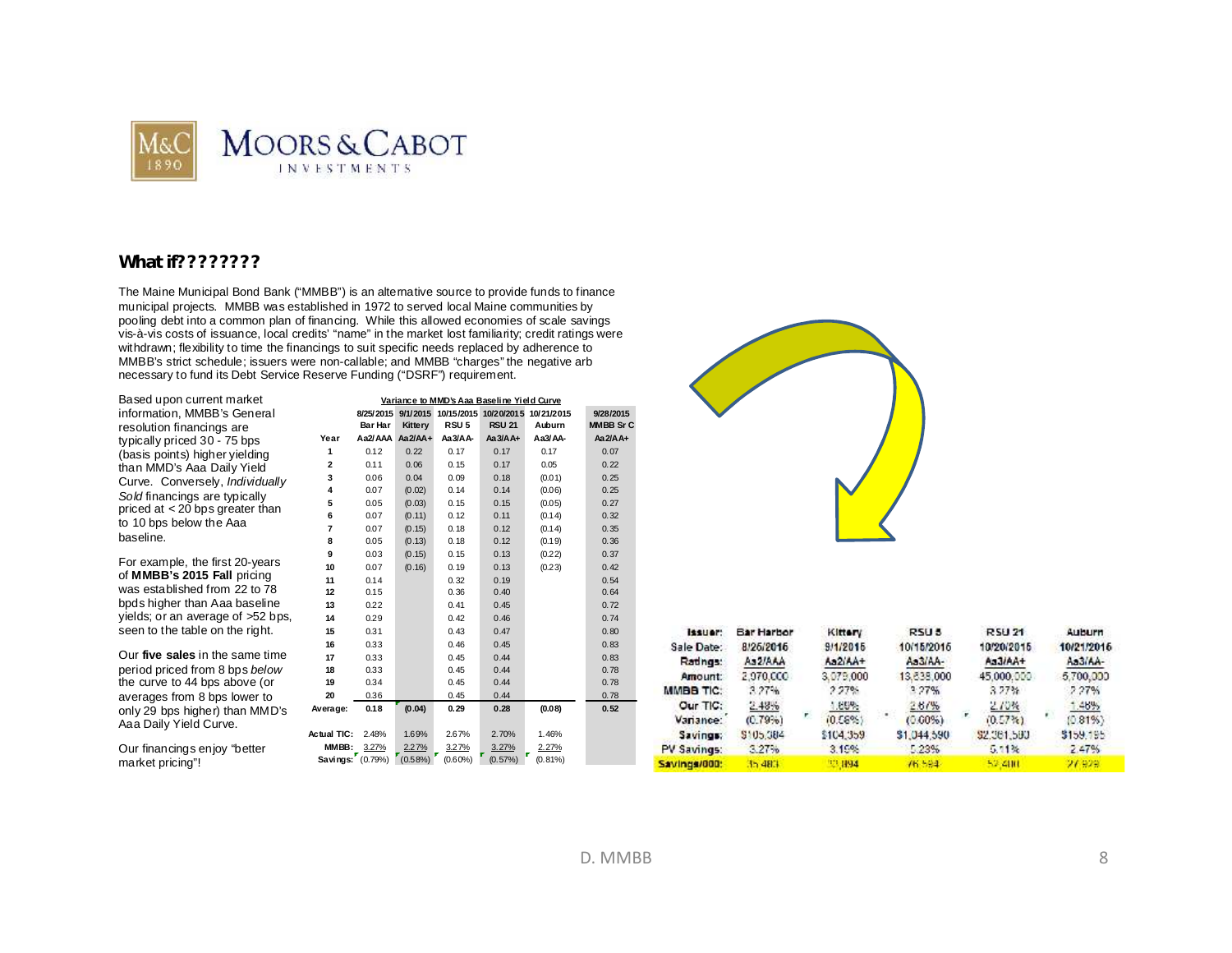

| <b>Credit Factors</b> | <b>Potential Rating Change Driver</b>                                                                                                      |
|-----------------------|--------------------------------------------------------------------------------------------------------------------------------------------|
| Economy               | Significant development in the local tax base driving continued growth in total property<br>values.                                        |
|                       | Increased or decreased diversification of local tax base.<br>$\bullet$                                                                     |
|                       | Loss of key industry or employer with no work-out plan.                                                                                    |
| <b>Finances</b>       | Expected augmentation (or loss) of financial flexibility.                                                                                  |
|                       | Expectation that significant growth (or decline) of reserves will continue.<br>$\bullet$                                                   |
| <b>Debt</b>           | Significant increase in debt obligations without correlating development to offset tax-<br>base leveraging.                                |
|                       | Utilization of debt structure not appropriately matched to asset's useful life.<br>$\bullet$                                               |
| Management            | Implementation of new strategies that are expected to augment (or detract) from<br>$\bullet$<br>operating flexibility.                     |
|                       | Change in political environment that affects ability to react to unanticipated events.<br>$\bullet$                                        |
| <b>Legal Security</b> | Indenture for non-tax backed debt; Regulatory agency permission; Financial flexibility:<br>$\bullet$<br>Unlimited, Limited or Restrictive. |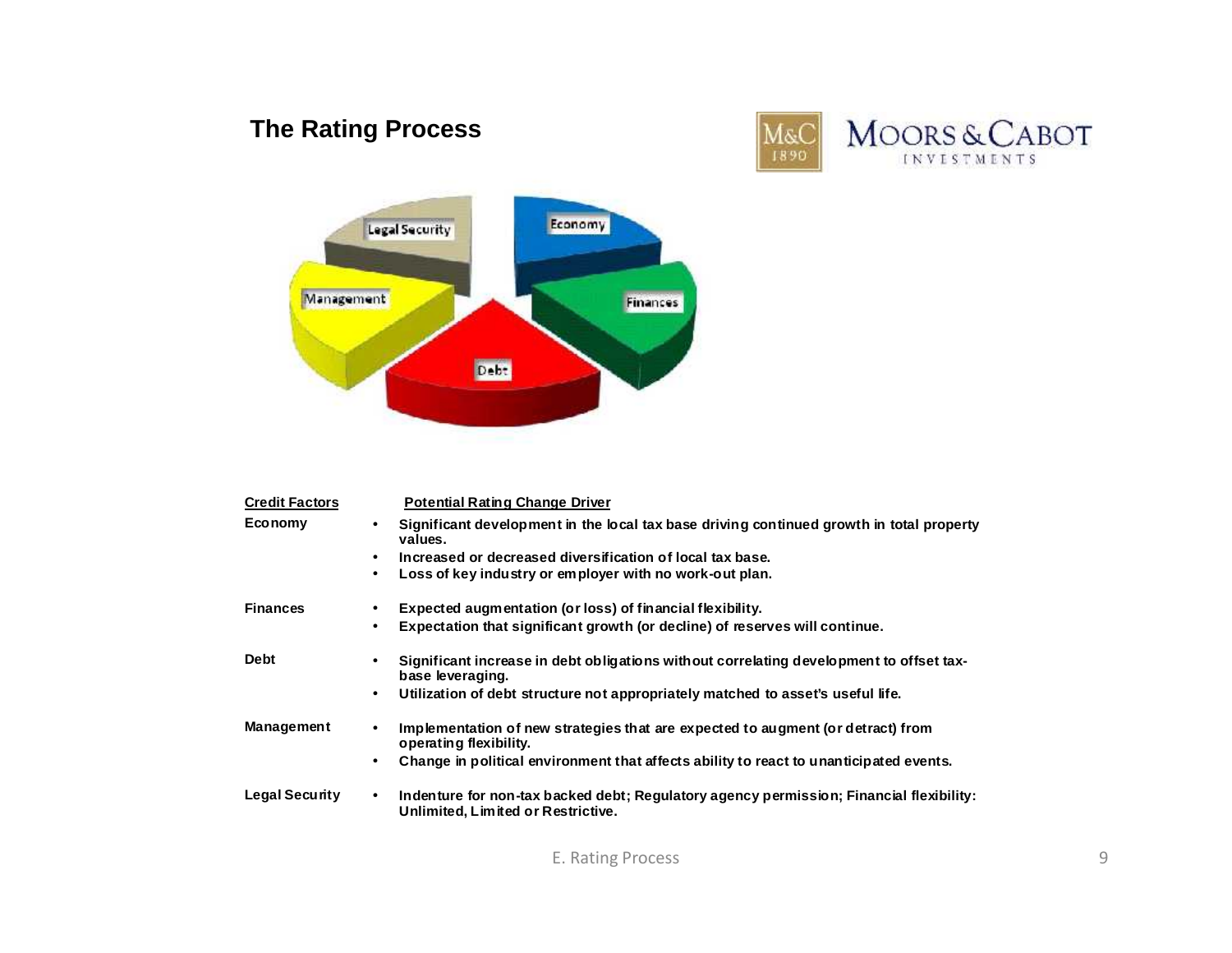## **Moody's Long-term Ratings**

*Moody's Investors Service ("Moody's") Bonds carrying the same rating are not claimed to be of absolutely equal quality, but are in a broad sense alike in position of risk. The ratings involve judgments about the future, including an appraisal of long-term risks and the recognition of many statistical and nonstatistical factors. The quality of a bond may change over its life and therefore a change from the initial rating designation may occur at any time. Moody's applies numerical modifiers* (1, 2 and 3) *in each rating classification. The modifier* 1 *indicates that the issue ranks in the higher end of its gradation; the modifier* 2 *indicates a mid-range ranking; and the modifier* 3 *indicates that the issue ranks in the lower end of its category. The classes of gradation are:*

**Aaa** ratings, assigned for issues judged to be of the best quality, carry the smallest degree of investment risk and are generally referred to as "gilt edged". Interest payments are protected by a large or by an exceptionally stable margin and principal is secure. While the various protective elements are likely to change, such changes as can be visualized are most unlikely to impair the fundamentally strong position of such issues.

**Aa** ratings, assigned for issues judged to be of high quality by all standards and, together with **Aaa**, comprise what are generally known as "high grade" bonds. These are rated lower because margins of protection may not be as large as in **Aaa** issues, or fluctuation of protective elements may be of greater amplitude, or there may be other elements present which make the long-term risk appear somewhat larger than **Aaa** securities.

**A** ratings, assigned for issues judged to possess many favorable investment attributes, are considered upper-medium grade obligations. Factors giving security to principal and interest are considered adequate, but elements may be present which suggest a susceptibility to impairment sometime in the future.

**Baa** ratings, assigned for issues judged to be considered as medium-grade obligations, are neither highly protected nor poorly secured.

## **S&P's Long-term Ratings**

*Issue credit ratings are based, in varying degrees, on Standard & Poor's analysis of the following considerations: Likelihood of payment—capacity and willingness of the obligor to meet its financial commitment on an obligation in accordance with the terms of the obligation; Nature of and provisions of the obligation; Protection afforded by, and relative position of, the obligation in the event of bankruptcy, reorganization, or other arrangement under the laws of bankruptcy and other laws affecting creditors' rights.*

*Issue ratings are an assessment of default risk, but may incorporate an assessment of relative seniority or ultimate recovery in the event of default.*

### **AAA**

An obligation rated 'AAA' has the highest rating assigned by Standard & Poor's. The obligor's capacity to meet its financial commitment on the obligation is extremely strong.

#### **AA**

An obligation rated 'AA' differs from the highestrated obligations only to a small degree. The obligor's capacity to meet its financial commitment on the obligation is very strong.

### **A**

An obligation rated 'A' is somewhat more susceptible to the adverse effects of changes in circumstances and economic conditions than obligations in higher-rated categories. However, the obligor's capacity to meet its financial commitment on the obligation is still strong.

#### **BBB**

An obligation rated 'BBB' exhibits adequate protection parameters. However, adverse economic conditions or changing circumstances are more likely to lead to a weakened capacity of the obligor to meet its financial commitment on the obligation.

### **Plus (+) or minus (-)**

The ratings from may be modified by the addition of a plus  $(+)$  or minus  $(-)$  sign to show relative standing within the major rating categories.



### **Speculative Grade**

**Ba or BB** rated debt has less near-term vulnerability to default than other speculative issues. However, it faces major ongoing uncertainties or exposure to adverse business, financial or economic conditions which could lead to inadequate capacity to meet timely interest and principal payments.

**B** rated debt has greater vulnerability to default but currently has the capacity to meet interest payments and principal repayments. Adverse business, financial or economic conditions will likely impair capacity or willingness to pay interest and repay principal.

**Caa or CCC** rated debt has a current identifiable vulnerability to default, and is dependent upon favorable business, financial and economic conditions to meet timely payment of interest and repayment of principal. In the event of adverse business, financial or economic conditions, it is not likely to have the capacity to pay interest and repay principal.

**Ca or CC** ratings are typically applied to debt subordinated to senior debt that is assigned an actual or implied Caa or CCC rating.

**C** ratings are typically applied to debt subordinated to senior debt that is assigned an actual or implied Caa or CCC**-** rating. The **C** rating may be used to cover a situation where a bankruptcy petition has been filed, but debt service payments are continued.

**CI** ratings are reserved for income bonds on which no interest is being paid.

**D** rated debt indicates payment default. This rating is also used upon the filing of a bankruptcy petition if debt service payments are jeopardized.

**N.R.** indicates that the debt is not rated by a bond rating agency.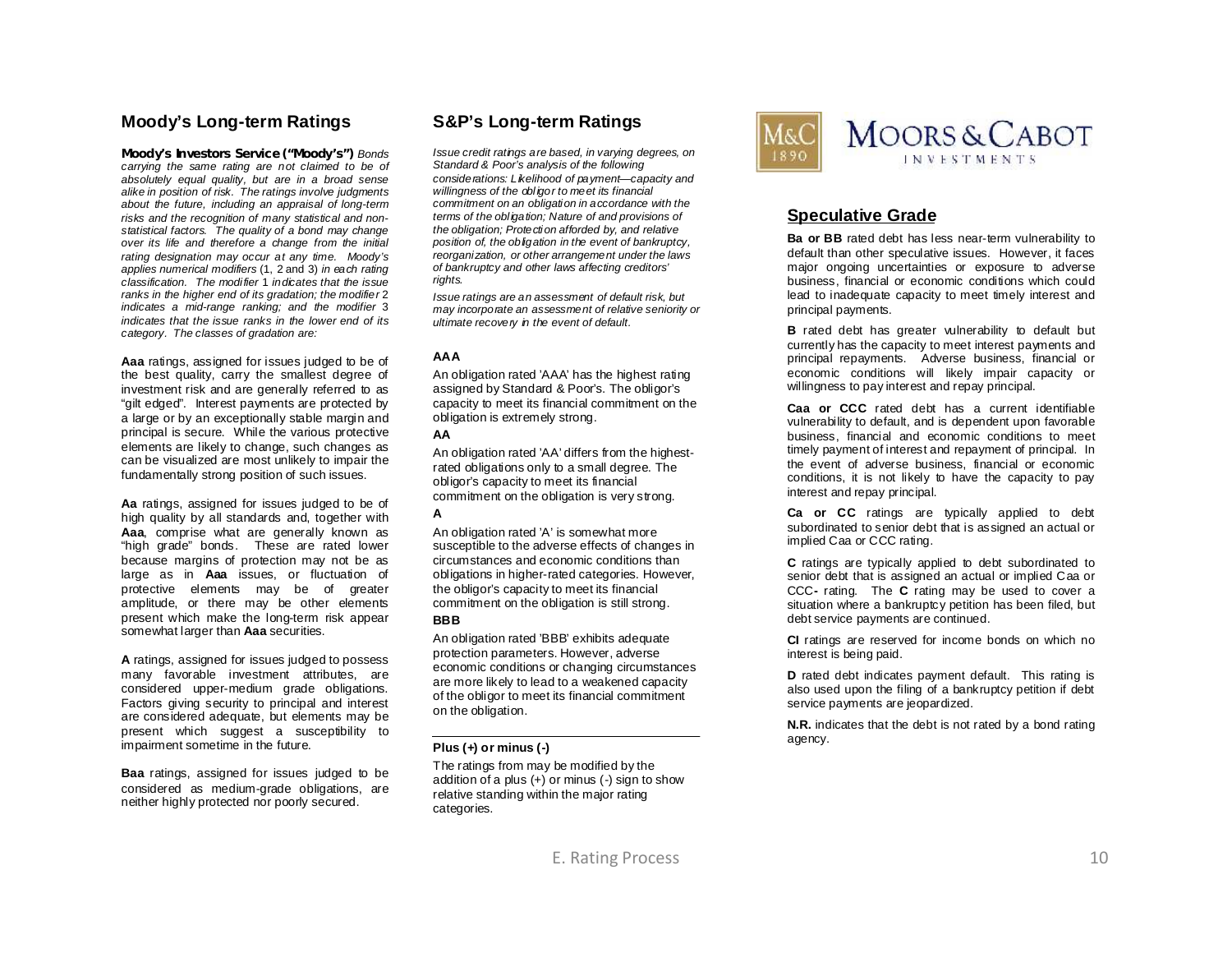

## **Bond Rating Ranges**





**Scarborough's Ratings**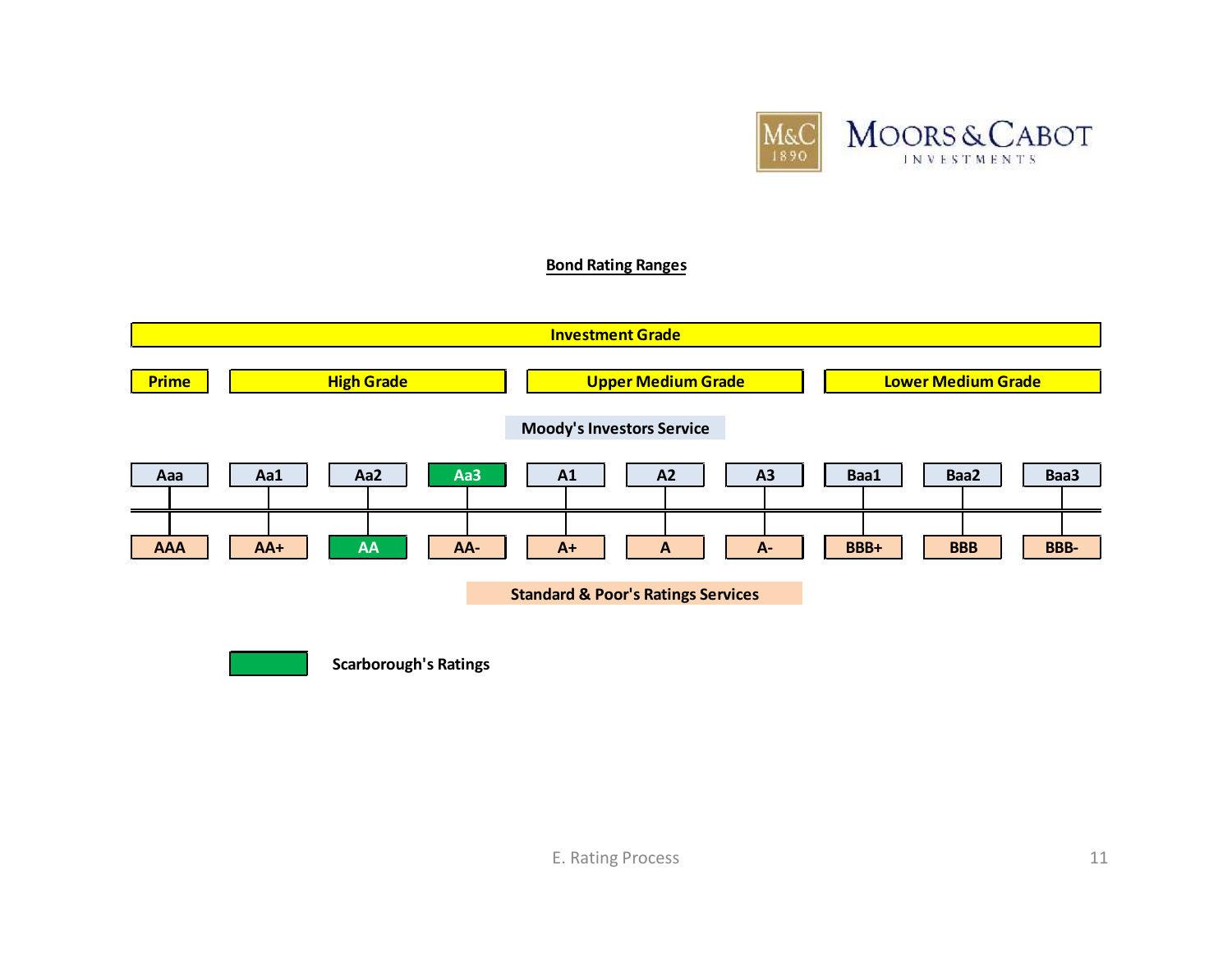### **Current Ratings** Local Maine Municipal Governments

|                             | Moody's         | S&P                  |                             | Moody's          | S&P         |
|-----------------------------|-----------------|----------------------|-----------------------------|------------------|-------------|
| <b>Municipality Name</b>    | Rating          | Rating               | <b>Municipality Name</b>    | Rating           | Rating      |
| Allied                      | NR              | AA                   | Scarborough                 | As3              | AA          |
| <b>Auburn</b>               | Aa3             | AA.                  | Somerset Crity              | Aa3              | A.          |
| Augusta                     | NR.             | M.                   | South Berwick               | M                | NR.         |
| Вагорт                      | Aa2             | AA                   | South Poilland              | Aaa              | <b>NVV</b>  |
| Bar Harbor                  | Aa2             | AAA                  | St. Ceorge                  | NR.              | AA-         |
| <b>Bath</b>                 | Aa3             | M                    | Toosham                     | NR.              | AA+         |
| Hiddelpro                   | Aa3             | AA                   | ellivrei is W               | Aati             | $A+$        |
| <b>Brewer</b>               | Aa3             | AA-                  | Wells                       | Aa2              | AA-         |
| Brunswick                   | $\Lambda$ a2    | $\mathcal{N}$        | Westbrook                   | A33              | $\sim$      |
| Camden                      | ŃR              | $\Lambda\Lambda +$   | Windham                     | Aa2              | AA.         |
| Cape Elizabeth              | Au1             | AAA                  | <b>Winskw</b>               | A <sub>H</sub> 3 | AA-         |
| Castine                     | Aa3             | NR.                  | Winthrop                    | NR.              | W-          |
| Cumbedand                   | Aa3             | AA+                  | Yannouth                    | Aa2              | $AA-$       |
| Curriberland Citiv          | Au1             | AA                   | York Crity                  | NR.              | AA.         |
| Disfield                    | NR.             | M-                   | York                        | NR.              | $AA-$       |
| I isworth                   | Aa3             | AA.                  | <b>District</b>             |                  |             |
| <b>Falmouth</b>             | Au1             | AAA                  | Auburn Sewer Dist.          | ΝR               | A           |
| Farmington                  | <b>NR</b>       | M-                   | Aubum Water Dist            | NR.              | $\Lambda$ + |
| Freeport                    | Aa2             | <b>AAA</b>           | Lirewer (ISI)               | NR               | AA          |
| Gorham                      | Au <sub>2</sub> | AA+                  | Bruns&Tops WD               | NR.              | A           |
| Grav                        | $\Lambda$ a3    | $\mathcal{N}$        | Cumberland Cnty Civic Cntr. | NR.              | $\sim$      |
| Hallowell                   | NR              | $A+$                 | ecomaine.                   | NR               | AA          |
| Hercark Chly                | AH <sub>2</sub> | ÄÄ                   | <b>Freeport Swr</b>         | Aa3              | NR.         |
| Hermon                      | $\mathbf{M}$    | $M -$                | Ken Lt & Pr                 | A33              | Λ.          |
| Kernebunk                   | Aa1             | <b>AAA</b>           | Kenn W1)                    | Aĭ               | <b>NR</b>   |
| Killery                     | AH2             | AA                   | Linc-Sag Jail Auth          | A1.              | A.          |
| Knox Crity                  | Aa2             | M                    | <b>MSAD 451</b>             | A <sub>33</sub>  | $\sim$      |
| Lewiston                    | Aa2             | AA.                  | No Jay WD                   | Baa2             | NR.         |
| Manchester                  | NR              | AA-                  | Potterd Jepoch              | <b>Haa1</b>      | <b>BBB</b>  |
| New Gloucester              | $\Lambda$ a3    | $M +$                | Portland Wtr Dis (Port Swr) | A <sub>31</sub>  | $\sim$      |
| Old Orchard Beach           | Aa3             | $AA-$                | Portland Wtr Dis (Wtr )     | A1               | $A+$        |
| <b><i><u>Сления</u></i></b> | AH3             | AA.                  | RSU No. 1                   | NR.              | AA          |
| Oxford                      | NR.             | $M -$                | RSUND 5                     | Au3              | AA          |
| Paris Twm                   | NR.             | A+                   | RSU No. 21                  | Aa3              | $AA-$       |
| <b>Pilisheld Twn</b>        | NR              | A                    | RSUNo 23                    | <b>HEH1</b>      | AA.         |
| Portland                    | Aa1             | M                    | Rumland WD                  | A2               | NR3         |
| Presque sie                 | NR.             | A+                   | So Berwick WD               | $\Lambda$ 1      | NR.         |
| Rawmond                     | NR3             | $\mathcal{N}\Lambda$ | Wells Ogunguil CSH          | As3              | AA          |
| Saco                        | Aa3             | M                    | Yarmouth WD                 | Aa3              | $A+$        |





Sauron: Moody's investors service (ratings as of April 20, 2005).



Source: S&P Ratings Instings as of Apr 120, 2015)

E. Rating Process 12

March 9, 2016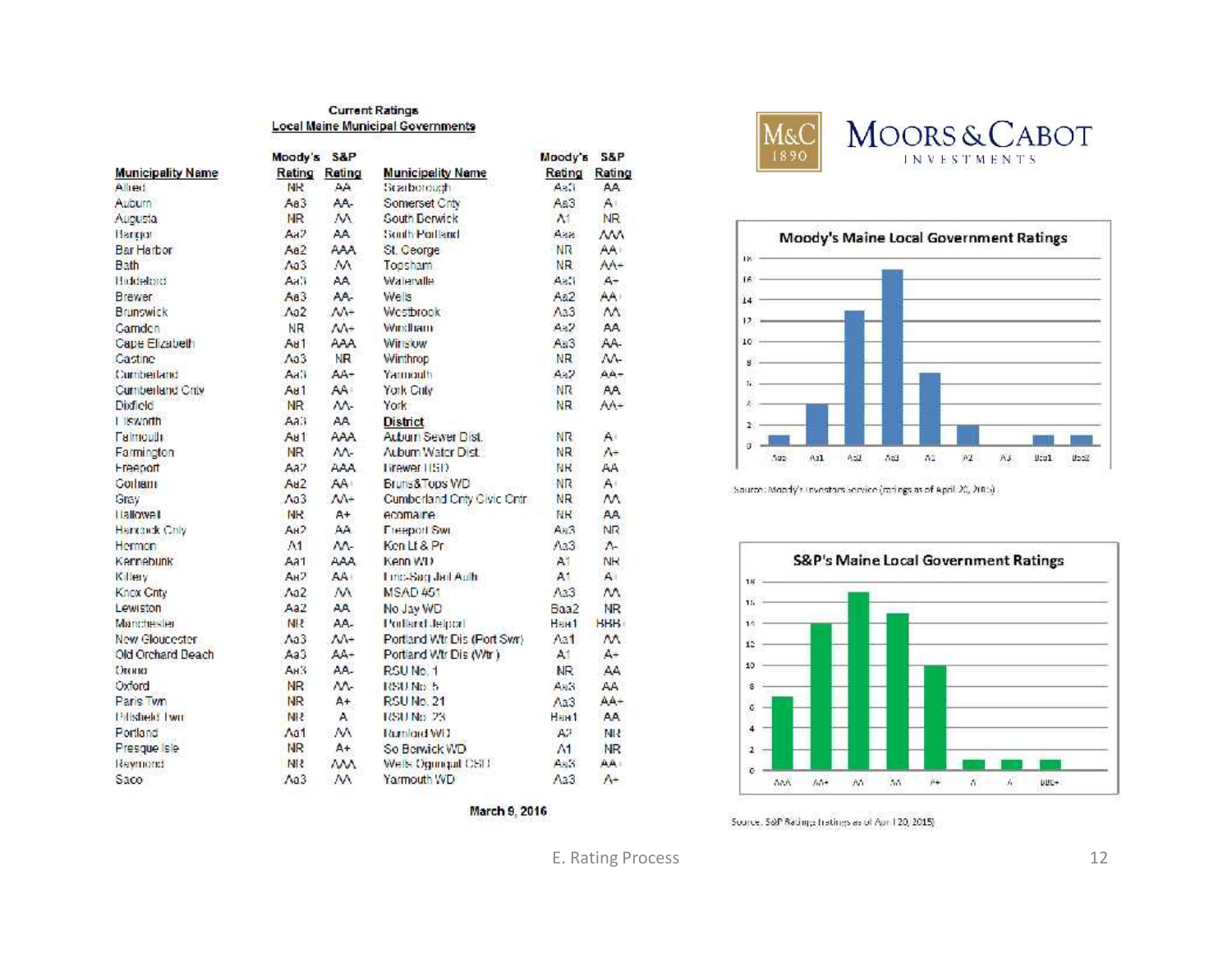

# **Analytical Framework for Local GO Ratings**



Source: Standard & Poor's Ratings Services.

**STANDARD &POOR'S RATINGS SERVICES** 

Permission to reprint or distribute any content from this presentation requires the prior written approval of Standard & Poor's.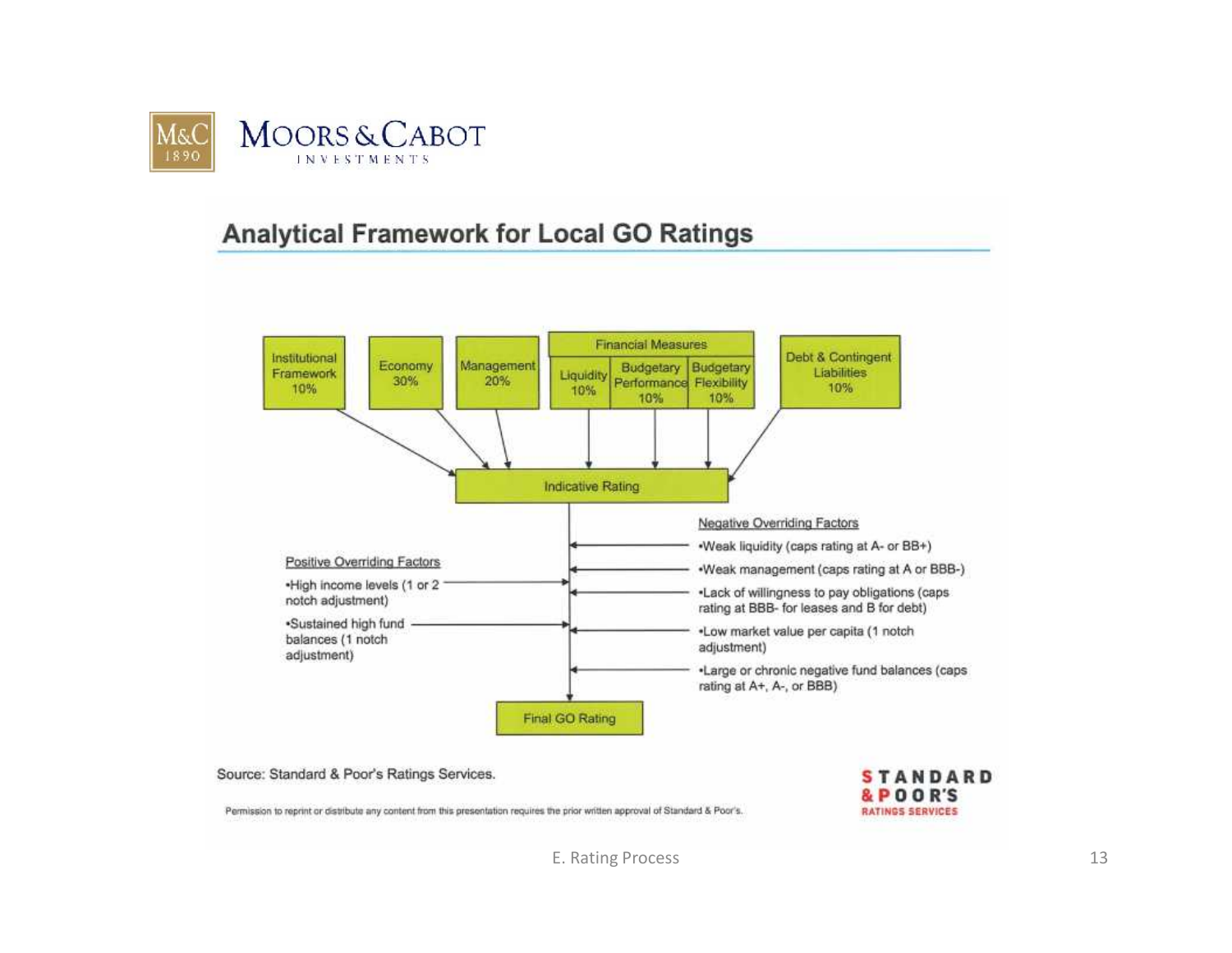

# **Analytic Framework for Local GO Ratings**

| <b>Broad Rating Factors</b> | Factor<br>Weighting | <b>Rating Sub-factors</b>                                        | Sub-factor<br>Weighting |
|-----------------------------|---------------------|------------------------------------------------------------------|-------------------------|
| Economy/Tax Base            | 30%                 | Tax Base S ze (full value)                                       | 10%                     |
|                             |                     | Full Value Per Capita                                            | 10%                     |
|                             |                     | Wealth (median family noome)                                     | 10%                     |
| <b>Finances</b>             | 30%                 | Fund Balance (% of revenues)                                     | 10%                     |
|                             |                     | Fund Balance Trend (5-year change)                               | 5%                      |
|                             |                     | Cash Balance (% of reverues)                                     | 10%                     |
|                             |                     | Cash Balance Trend (5-year change)                               | 5%                      |
| Management                  | 20%                 | Institutional Framework                                          | 10%                     |
|                             |                     | Operating History                                                | 10%                     |
| <b>Dett/Perisions</b>       | 20%                 | Dept to Full Value.                                              | 5%                      |
|                             |                     | Dest to Revenue                                                  | 5%                      |
|                             |                     | Moody's-adjusted Net Pension Liability (3-yr avei to Full Value) | 5%                      |
|                             |                     | Moody's-adjusted Net Pension Liability (3-yr ave) to Revenue     | 5%                      |



# **Moody's Investors Service**<br>Global Credit Research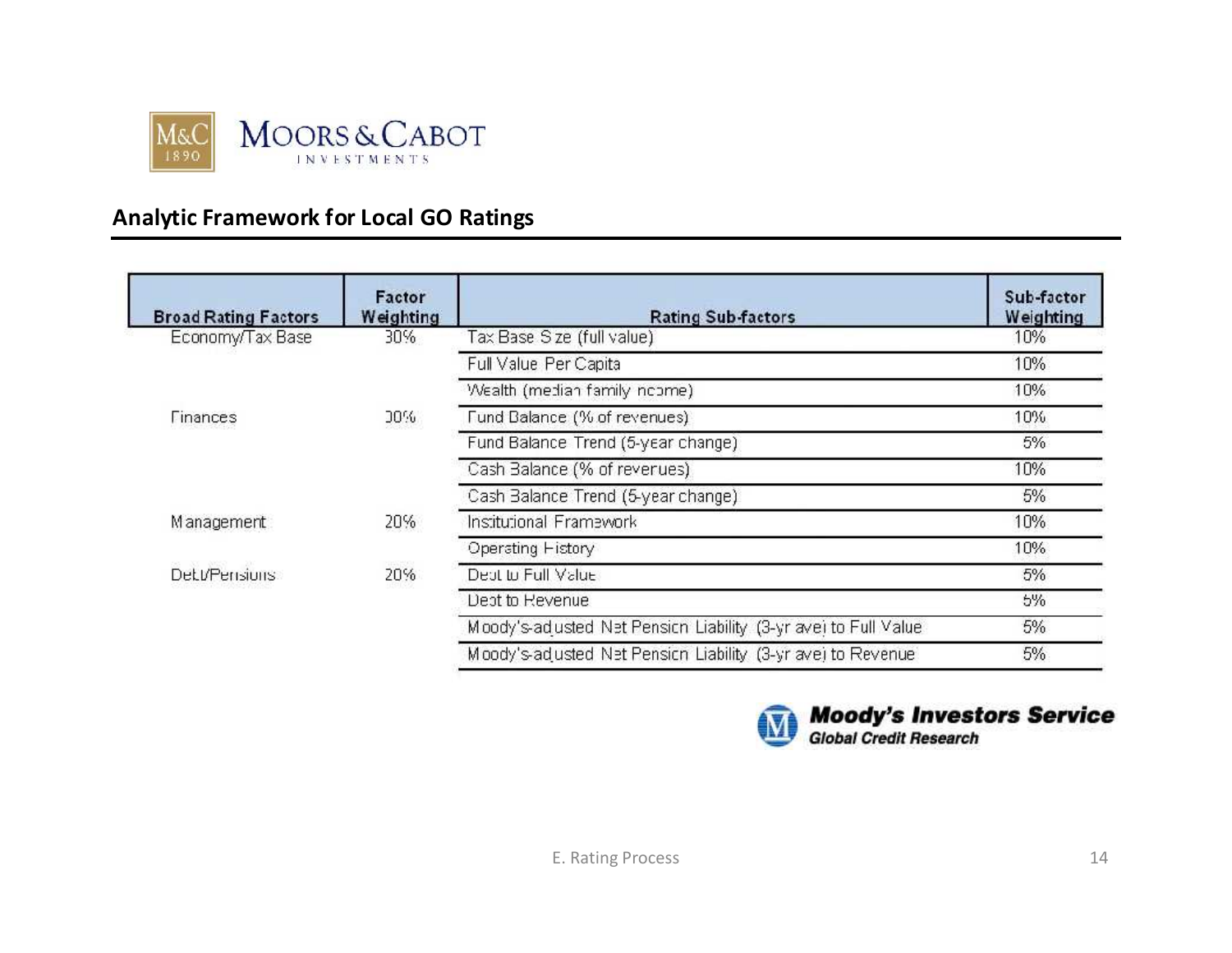### **ECONOMIC CHARACTERISTICS**

# Town of Scarborough, Maine



|                   |                        |      | 7а С.ПВВРЕМНИНИ |      |  |
|-------------------|------------------------|------|-----------------|------|--|
| <b>Population</b> | Town of<br>Scarborough | Town | Iste            |      |  |
| 1970              | 7,845                  | 22.2 |                 | 13.4 |  |
| 1980              | 1,347                  | 44.6 | 3.4             | 11.4 |  |
| 1990              | 12,518                 | 10.3 | 92              | 9.8  |  |
| 2000              | 16,970                 | 35.6 | 3.8             | 13.2 |  |
| 2010              | 18,919                 | 1.5  |                 | 8.9  |  |

as my

SOURCE: Respective cersus, U.S. Department of Commerce, Bureau of the Census.

| <b>Population Characteristics</b>   | Town of<br>Searborough | Cumberland<br>County | <b>State of</b><br>Maine | USA        |
|-------------------------------------|------------------------|----------------------|--------------------------|------------|
| Median age (years)                  | 44.5                   | 41.0                 | 42.7                     | 37.2       |
| % School age                        | 19.0%                  | 26.1%                | 18.2%                    | 20.4%      |
| % Working age                       | 59.0%                  | 64.8%                | 63.4%                    | 62.9%      |
| % 65 and over                       | 12.2%                  | 14.3%                | 15.9%                    | 13.0%      |
| Persons/household                   | 2.48                   | 2.32                 | 2.32                     | 2.58       |
| Income                              | Town of                | Cumberland           | State of                 |            |
|                                     | Scarborough            | County               | Maine                    | <b>USA</b> |
| Median family income                | \$93,854               | \$71,335             | \$58.185                 | \$62,982   |
| % Below poverty level (individuals) | 3.0%                   | 10.5%                | 12.6%                    | 13.8%      |
| Per capita income                   | \$37,959               | \$31,041             | \$25,385                 | \$27,334   |
| Housing                             | Town of                | Cumberland           | State of                 |            |
|                                     | Scarborough            | County               | Maine                    | <b>USA</b> |
| % Owner occupied                    | 78.8%                  | 68.5%                | 73.1%                    | 66.6%      |
| % Built 1939 or earlier             | 13.5%                  | 29.0%                | 28.1%                    | 4.1%       |
| % Built since 2000                  | 15.7%                  | 10.3%                | 8.9%                     | 12.8%      |
| Owner occupied med. value           | \$318,700              | \$248,400            | \$176,200                | \$188,400  |
| Median gress rent                   | \$1,097                | \$868                | \$707                    | \$841      |
| Occupied housing units              | 7,397                  | 116,616              | 551,125                  |            |

SOURCE: 2010 Census, U.S. Department of Commerce, Bureau of the Census.

| Unemployment | Town of<br>Searborough | Cumberland<br>County | State of<br>Maine | <b>USA</b> |
|--------------|------------------------|----------------------|-------------------|------------|
| 2014         | 3.9%                   | 4.4%                 | 5.7%              | 6.2%       |
| 2013         |                        |                      |                   | 7.4        |
| 2012         |                        | 5.8                  |                   | 8.1        |
| 2011         |                        | 6.0                  |                   | 8.9        |
| 2010         |                        |                      |                   | 9.6        |
| 2009         | УÐ                     | 6.4                  |                   | 9.3        |
| 2003         |                        |                      |                   | 5.8        |
| 2007         |                        |                      |                   |            |
| 2006         | ίО                     |                      |                   |            |
| 2005         |                        |                      |                   |            |

SOURCE: State of Maine, Department of Labor, Division of Economic Analysis and Research.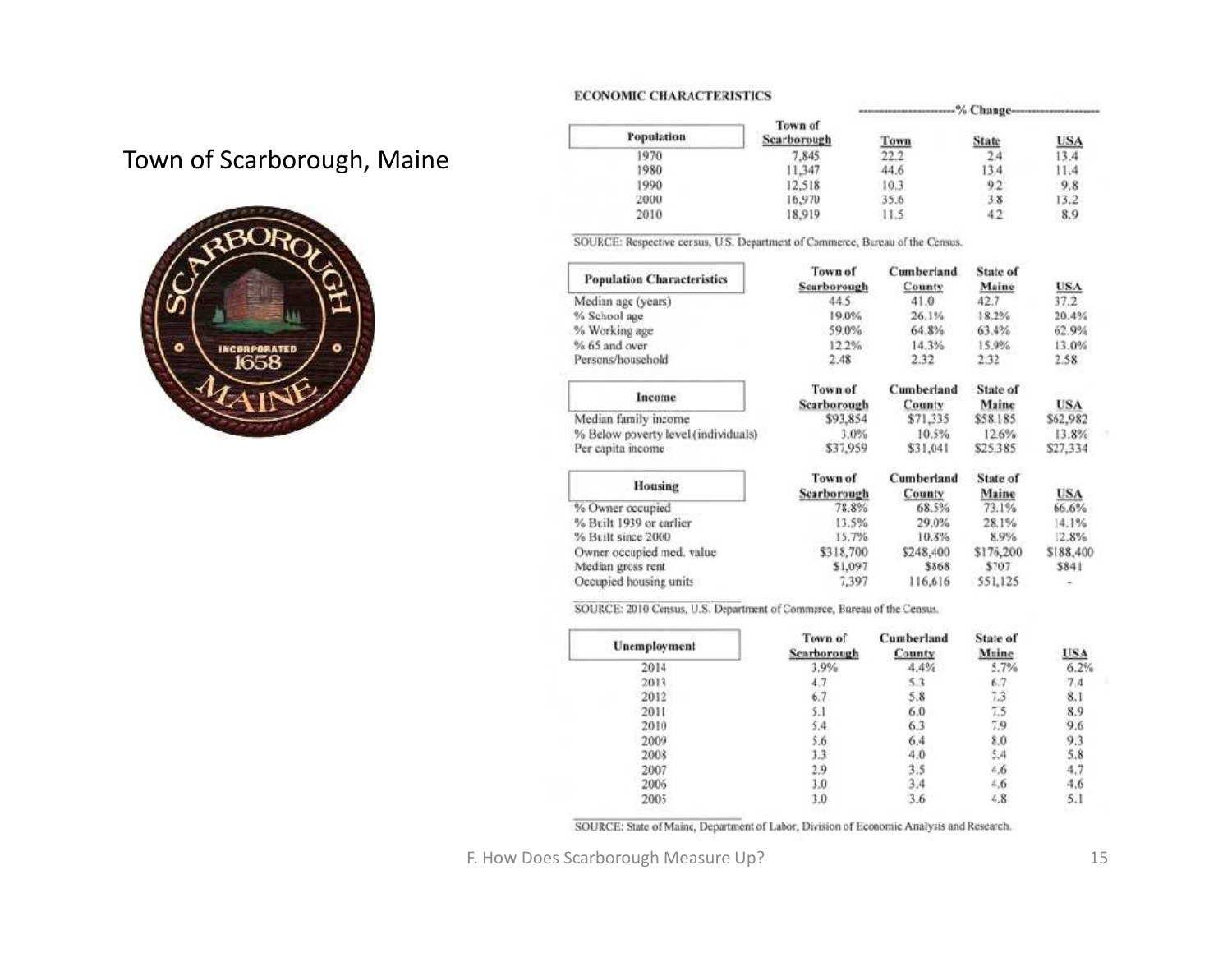

### **DEBT RATIOS**

| Fiscal<br>Yr. End<br><b>June 30.</b> | Population | Equalized<br>State Val.<br>(000) | Assessed<br><b>Valuation</b><br>(000) | Total<br>Debt | <b>Debt</b><br>$as \%$<br>Eq. Val. | Per<br>Capita<br>Debt |
|--------------------------------------|------------|----------------------------------|---------------------------------------|---------------|------------------------------------|-----------------------|
| 2014                                 | 19,343     | \$3,579,450                      | \$3,660,306                           | \$97,895,000  | 2.73%                              | \$5,061.00            |
| 2013                                 | 18,941     | 3.579,450                        | 3,660,306                             | 96,180,000    | 2.69                               | 5.077.87              |
| 2012                                 | 18,786     | 3,556,750                        | 3,572,000                             | 82.250.000    | 2.31                               | 4,378.26              |
| 2011                                 | 18.919     | 3,564,150                        | 3.556.552                             | 66,767,000    | 1.87                               | 3,529.10              |
| 2010                                 | 18,919     | 3,620,450                        | 3,524,771                             | 68,042,000    | 1.88                               | 3.616.95              |
| 2009                                 | 18,812     | 3,563,250                        | 3,487,005                             | 67,785,000    | 1.90                               | 3,603.29              |
| 2008                                 | 18,812     | 3,531,150                        | 3,397,230                             | 69,328,000    | 1.96                               | 3,685.31              |
| 2007                                 | 18,812     | 3,255,800                        | 3,317,498                             | 66,845,000    | 2.05                               | 3,553.32              |
| 2006                                 | 18,812     | 2,873,200                        | 3,256,842                             | 68.844.000    | 2.40                               | 3,659.58              |
| 2005                                 | 18,812     | 2.538,800                        | 2,057,589                             | 67,737,433    | 2.67                               | 3,600.76              |

#### DEBT SERVICE COMPONENT OF OPERATING EXPENSES

|                                              |            | <b>Budgeted</b> |             |             |             |             |
|----------------------------------------------|------------|-----------------|-------------|-------------|-------------|-------------|
|                                              | 2010       | 2011            | 2012        | 2013        | 2014        | 2015        |
| Total Current Year Debt Service: \$8,209,555 |            | \$8,304,376     | \$8,224,935 | \$7,950,370 | \$8,378,569 | \$9,150,882 |
| <b>Budgeted Operating Expense:</b>           | 65,595,764 | 65.501.307      | 65.506.405  | 69.166.703  | 71,249,706  | 76.196.802  |
| Debt Service as % Oper. Expense:             | 12.52%     | 12.68%          | 12.56%      | 11.49%      | 11.76%      | 12.01%      |

### TOTAL GENERAL OBLIGATION, OVERLAPPING AND CONTINGENT DEBT

|                                        | <b>Direct Debt</b> | Overlapping | Contingent  | <b>Total Debt</b> |
|----------------------------------------|--------------------|-------------|-------------|-------------------|
| Town of Scarborough                    | \$97,895,000       |             |             | \$97,895,000      |
| County of Cumberland <sup>(1)</sup>    |                    | \$3,474,565 |             | 3,474,565         |
| Portland Water District <sup>(1)</sup> |                    | 5,779,755   |             | 5,779,755         |
| ecomaine (RRS)                         |                    |             | S0          |                   |
| ecomaine (MRF)                         |                    |             |             |                   |
| ecomaine (Landfill)                    |                    |             | 1,435,524   | 1,435,524         |
| Total A/O June 30, 2014                | \$97,895,000       | \$9,254,320 | \$1,435,524 | \$108,584,844     |
| Debt as % 2015 ESV                     | 2.67%              | 0.25%       | 0.04%       | 2.96%             |
| Debt per Capita                        | \$5,061.00         | \$478.43    | S74.21      | \$5,613.65        |

NOTE: <sup>(1)</sup> Projected, as of fiscal year ended December 31, 2014.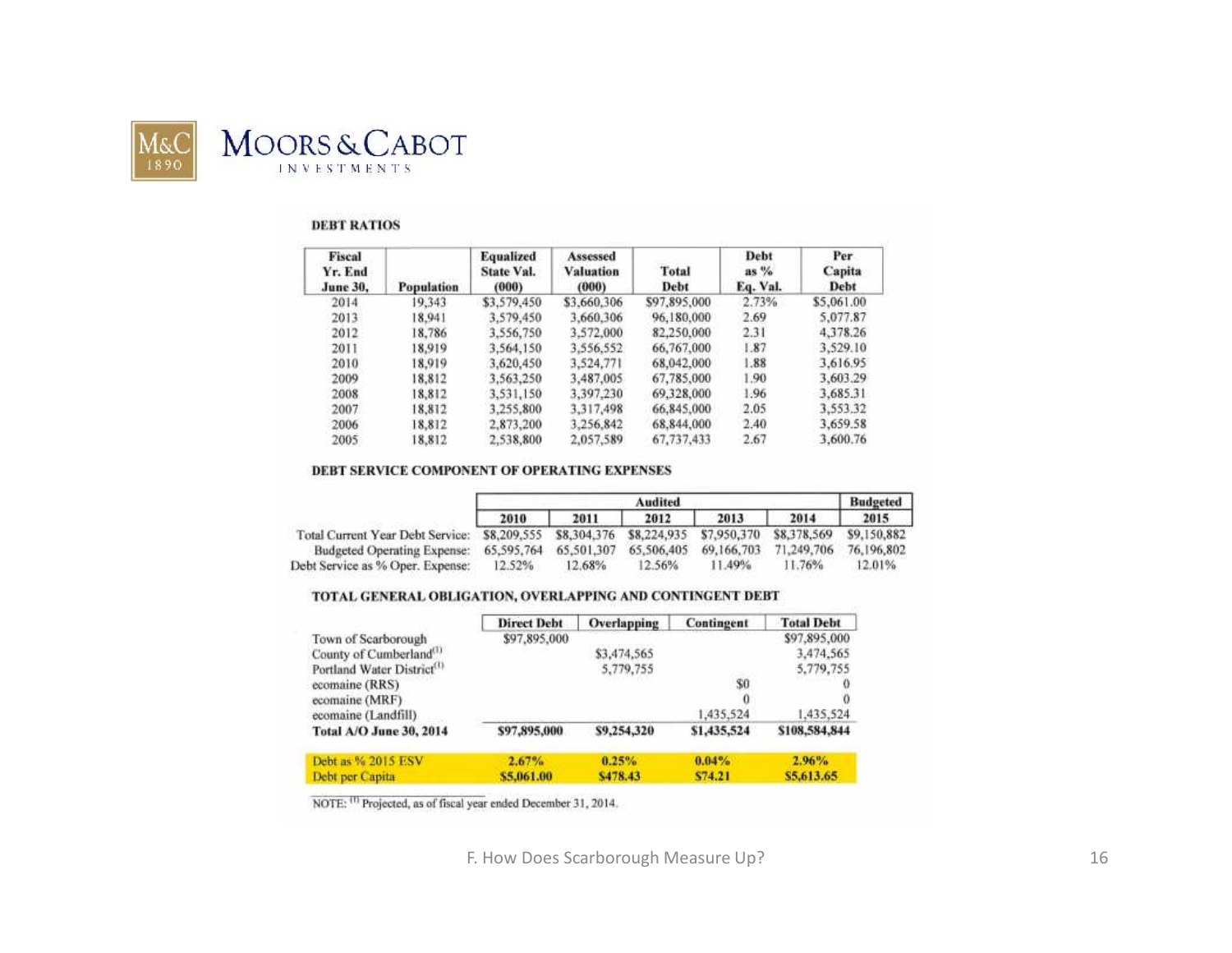

### Medians by Rating - US Cities (Population < 50,000)

| <b>Selected Indicators</b>                             | <b>US Local Government Medians</b> |             |          |            |            |             |
|--------------------------------------------------------|------------------------------------|-------------|----------|------------|------------|-------------|
|                                                        | Ana.                               | As          |          | <b>LAA</b> | B.a.       | n           |
| Total General Fund Revenues (000)                      | \$34,001                           | \$20,299    | 57,347   | \$6,650    | N/A        | 520,635     |
| General Fund Balance as % of Revenues                  | 33.36%                             | 32.04%      | 32.08%   | 14.32%     | N/A        | 3.52%       |
| Available General Fund Balance as % of Revenues        | 27.78%                             | 28.59%      | 28.10%   | 11.51%     | <b>N/A</b> | 3:35%       |
| Direct Net Debt as % of Full Value                     | 0.75%                              | 1.07%       | 1.63%    | 2.45%      | N/A        | 5,87%       |
| Overall Debt Burden (Overall Net Debt as % Full Value) | 1.89%                              | 2.37%       | 3.11%    | 4.67%      | N/A        | 9.08%       |
| Total Full Value (000)                                 | \$5,339,263                        | \$1,848,747 | 5639,279 | \$461,306  | \$795,297  | \$1,306,546 |
| Population 2010 Census                                 | 22,284                             | 16,780      | 8,070    | 9,464      | 3,620      | 19,376      |
| Full Value Per Capita                                  | \$219,670                          | \$105,302   | 563.952  | 552,616    | 549,714    | \$48,055    |
| Ten Largest Taxpayers as % of AV                       | 7.24%                              | 8.96%       | 12.25%   | 14.72%     | <b>N/A</b> | <b>N/A</b>  |
| MFI as a % of US (2012 ACS)                            | 214.75%                            | 134.78%     | 96.40%   | 79.91%     | 84.96%     | 86.95%      |
|                                                        |                                    |             |          |            |            |             |

#### **TOWN OF SCARBOROUGH, MAINE - KEY STATISTICS**

- Fiscal 2015 Full Valuation: \$3.7 billion
- Fiscal 2015 Full Valuation per Capita: \$189,593
- Median Family Income as % of U.S.: 149%
- Fiscal 2014 Available General Fund Balance as % of Revenues: 8.3%
- 5-Year Dollar Change in Available General Fund Balance as % of Revenues: 2.6%
	- Fiscal 2014 Cash Balance as % of Revenues: 15%
	- 5-Year Dollar Change in Cash Balance as % of Revenues: 2.4%
		- Instit utional Framework: Aa
	- 5-Year Average Operating Revenues / Operating Expenditures: 0.99x
		- Net Direct Debt as % of Full Value: 2.7%
		- Net Direct Debt / Operating Revenues: 1.3x
			- ANPL as % of Full Value: 0.3%
			- ANPL/Operating Revenues: 0.2

#### "ANPL" is Adjusted Net Pension Liability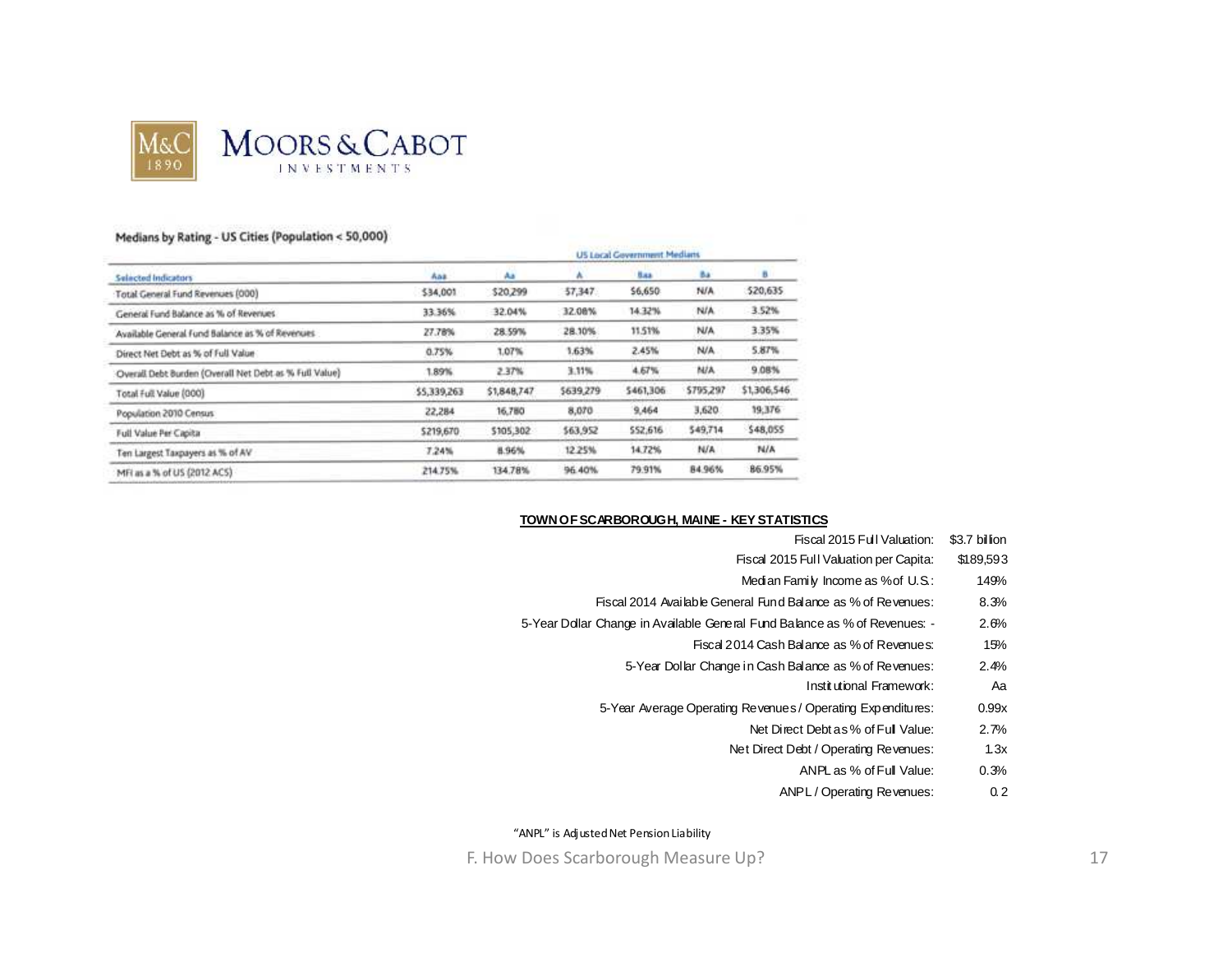

# (Scarborough in yellow balloons)